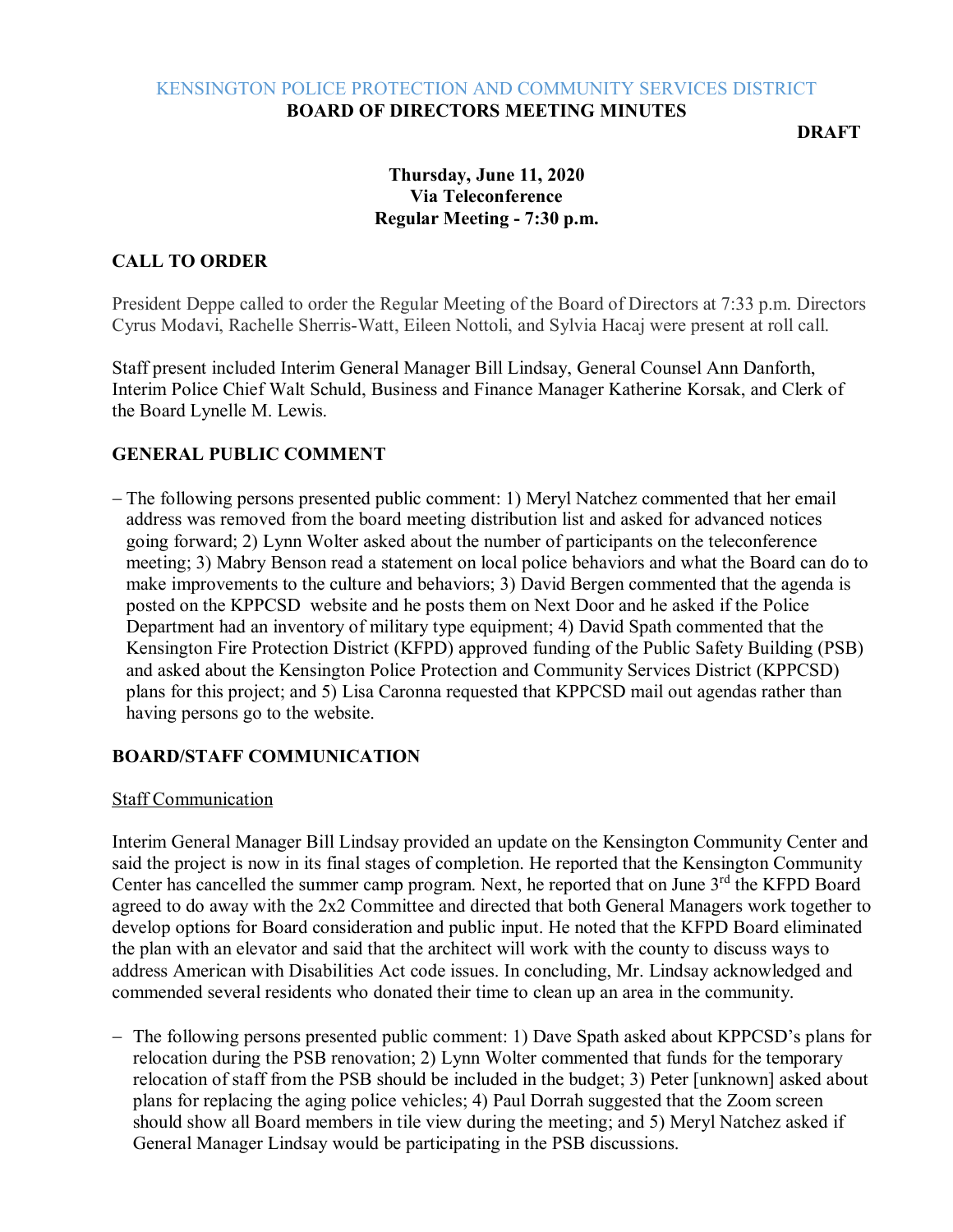#### Board Communication

Director Modavi commented on the PSB transition and requested having a Board agenda item regarding the PSB plan. Director Sherris-Watt provided an update on the PSB transition and the decision of the 2x2 Committee decision to bring plans before the Board and community once questions were answered. She commented on national police conduct, the need for accountability, and the need for safeguards to protect citizens and the police. President Deppe commented that recent accusations about attorney Danforth's overbilling are false and reflect poorly on the Board. Director Nottoli commented that these are very trying times and we need to do better on how we work with each other. Director Hacaj supported comments about police accountability.

## **CONSENT CALENDAR**

### 1. **Consider Approval of Minutes for the Regular Board Meeting of May 14, 2020.**

• It was moved by Director Sherris-Watt, seconded by Director Deppe, to approve the Regular Meeting Minutes of May 14, 2020, carried (4-1) by the following roll call vote: AYES (Directors Sherris-Watt, Nottoli, Hacaj and Deppe); and NOES (Director Modavi).

### **BOARD DISCUSSION AND DETERMINATION**

## 2. **Receive a Report from Interim Police Chief Walt Schuld Concerning Use of Force Policy for the Kensington Police Department. (Information)**

Interim Police Chief Walt Schuld reported that KPPCSD had not accepted any equipment from the military. Next, he presented an overview on the District's use of force policy and said it conforms with federal and state law. He noted that the District uses Lexipol which provides state-specific, legally defensible policies. He is currently updating policies that will be updated on the website. Additionally, he reported that officer training is provided, use of force is very low, police use body-worn cameras, and there is a diverse staff. Chief Schuld said he looked forward to working with the community to make it a great place to live.

− The following person presented public comment: 1) Sebastian Kaplan asked whether a use of force board had been convened and if there is a use of force analysis available to the public.

## 3. **Conduct a Public Hearing and Consider Adoption of a Resolution Approving the Levy and Collection of Assessments Within the Kensington Landscape Maintenance Assessment District to Pay the Costs of Improvements for the Fiscal Year Commencing July 1, 2020 and Ending June 30, 2021. (Resolution)**

Interim General Manager Lindsay reported that each year the KPPCSD Board of Directors must approve the resolutions that initiate the process of collecting the park assessments to pay the costs of improvements for Fiscal Year 2020-21. The Board adopted three resolutions at its meeting of May 14, 2020 to initiate proceedings for the levy and collection of assessments. The final step in the process is to conduct a Public Hearing and for the Board to adopt a resolution approving the assessment levy and collection of assessments within the Landscape Maintenance District for fiscal year commencing July 1, 2020 and ending June 30, 2021. The total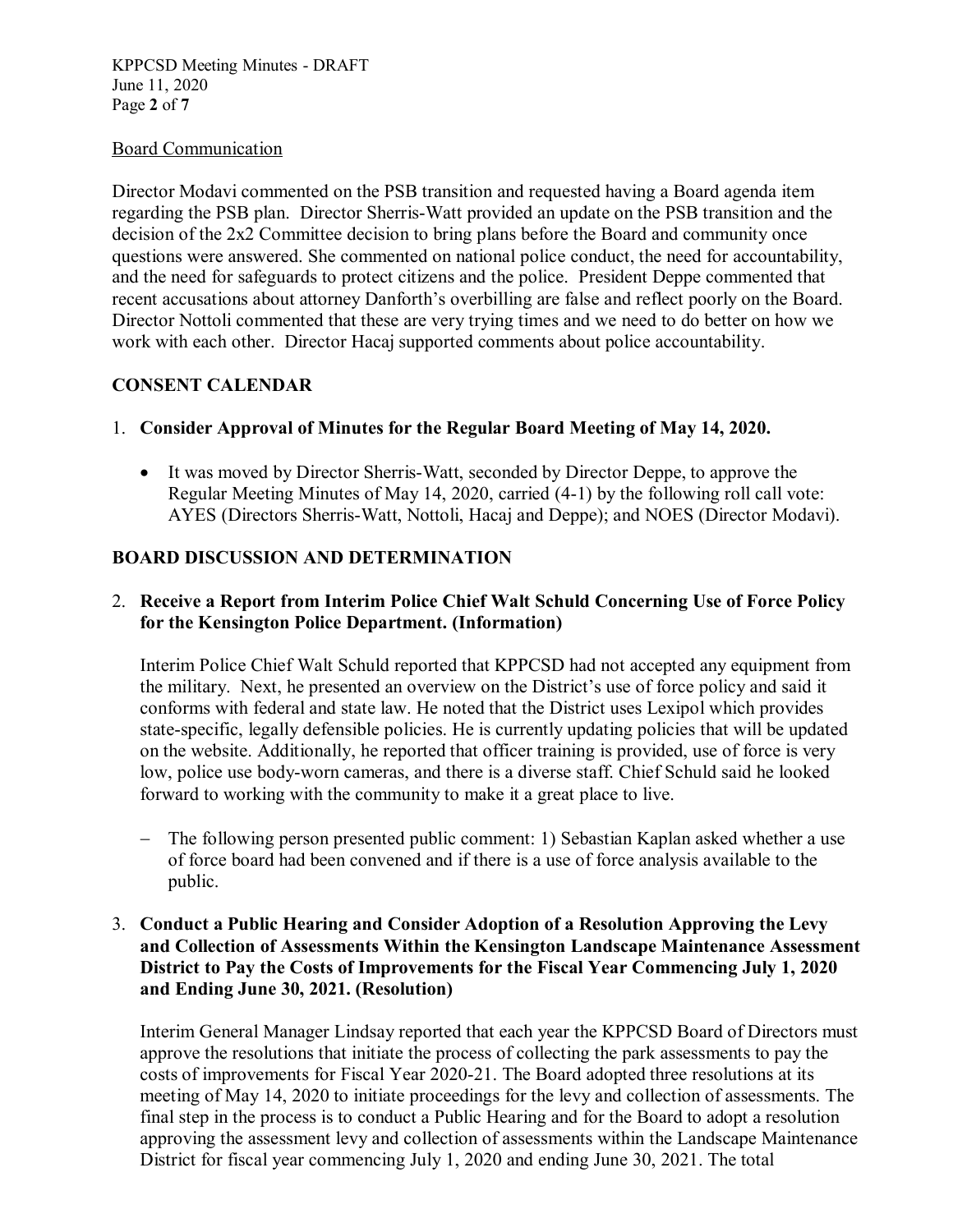assessment to each dwelling unit is \$18.36, which is an increase from \$17.85 last year, with a total of 2,190 parcels to be assessed. The total balance to levy will be approximately \$41,529.

President Deppe opened the Public Hearing.

- − The following person presented public comment: 1) Lynn Wolter provided historical background on the establishment of the Kensington Landscape Maintenance Assessment District.
- It was moved by Director Hacaj, seconded by Director Sherris-Watt, to adopt Resolution No. 2020-06 of the Board of Directors of the Kensington Police Protection and Community Services District, confirming the assessment and ordering the levy for the Kensington Park Assessment District for Fiscal Year 2020/21, carried (5-0) by the following roll call vote: AYES (Directors Modavi, Sherris-Watt, Nottoli, Hacaj and Deppe); and NOES (None).

**Resolution No. 2020-06** - A Resolution Of The Board Of Directors Of The Kensington Police Protection And Community Services District, Confirming The Assessment And Ordering The Levy For The Kensington Park Assessment District For Fiscal Year 2020/21.

4. **Discuss the Use of Pension Obligation Bonds to Fund the Current Public Employees Retirement System (PERS) Unfunded Liability and Consider Approval of the Following**: **a) Resolution Establishing a Debt Issuance Policy for Future Obligations and b) Resolution Authorizing the Issuance and Sale of a Bond in the Principal Amount Not to Exceed \$4,544,000 to Refund Certain Pension Obligations of the District, Approving the Form and Authorizing the Execution of a Commitment Letter and Authorizing Actions Related Thereto.**

Interim General Manager Lindsay presented an overview of the possible use of pension obligation bonds to fund the current Public Employees Retirement System (PERS) unfunded liability and the resolutions that would be required to complete the transaction. These include a resolution establishing a Debt Issuance Policy and a resolution authorizing the issuance and sale of a bond in the Principal Amount Not to Exceed \$4,544,000 to refund certain pension obligations of the District.

He reported that at its meeting of May 14, 2020, the KPPCSD Board of Directors received a presentation by Kosmont Transactions Services regarding the possible use of pension obligation bonds to fund the District's current Public Employees Retirement System (PERS) unfunded liability. Following this presentation, the KPPCSD Board of Directors voted to direct that all documents be prepared allowing for final approval of the transaction by the Board prior to the required June 18 closing date. He also reported that the KPPCSD Finance Committee received a presentation from the POB finance team its meeting of May 5, 2020 regarding their potential advantages and risks for use by KPPCSD. Following this discussion, the Committee voted to send the issue to the full Board of Directors without a recommendation.

Next, the financial consulting team led by Kosmont Transactions Services, summarized the proposal to authorize the sale of a bond in the amount of not to exceed \$4,544,000. The proposal involves a private placement of the bonds with Capital One Public Funding which offers a 60-day rate lock at 3.85%. He noted that bond proceeds will be used to pay to CalPERS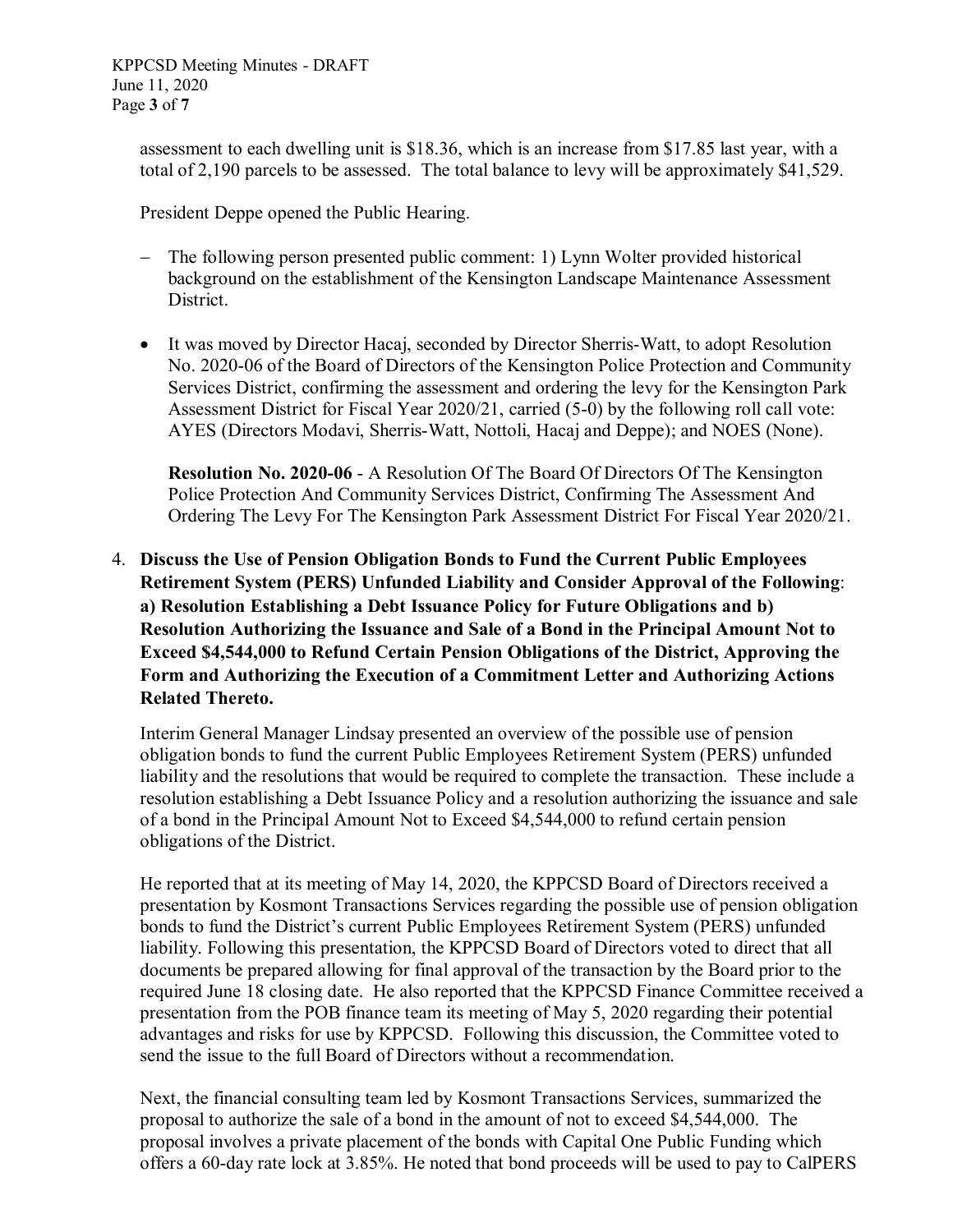the amount of the District's unfunded accrued liability (UAL) and costs of issuance. He said the underlying premise in using pension obligation bonds (POBs) is that, if an agency such as KPPCSD can reduce the interest rate that is currently charged to amortize its UAL debt (7%), then it will achieve cost savings. The particulars of the proposed issue, in the context of a comparison with CalPERS funding of the UAL (status quo), is as follows:

|                               | <b>Pension Obligation Bonds</b>                                               | <b>CalPERS UAL Financing</b>                                                        |
|-------------------------------|-------------------------------------------------------------------------------|-------------------------------------------------------------------------------------|
| Principal                     | \$4.544 million<br>(approximate including costs<br>of issuance)               | \$4.5 million                                                                       |
| <b>Term</b>                   | 20 years                                                                      | 26 years                                                                            |
| <b>Interest Rate</b>          | 3.85%                                                                         | 7% current amortization rate                                                        |
| Debt service<br>schedule      | Level debt service mounting to<br>\$6.5 million over the life of the<br>bonds | Variable debt service amounting to<br>\$8.3 million over the amortization<br>period |
| <b>Total interest</b><br>paid | Approximately \$2.0 million<br>over the life of the bonds                     | Approximately \$3.9 million over<br>the amortization period                         |
| <b>Costs of</b><br>issuance   | \$120,000<br>(approximate, included in<br>principal amount)                   | Not applicable                                                                      |

The use of pension obligations with the terms described above yields \$1.8 million in gross savings, \$1.2 million in net present value savings, or net present value savings of 26.42%. Next, Bond Counsel Rudy Salo summarized the resolution to establish a debt insurance policy prior to issuing debt and the resolution to authorize the POB issue. He concluded with an overview of the schedule of activities.

## Board Discussion

There was extensive discussion by the Board about the pros and cons of the POB issuance. Board members concurred that while the transaction was attractive, they raised the following concerns: the current economic uncertainty, the risks associated with the POB sale, uncertainty about whether the amount charged by CalPERS to amortize the UAL debt may fall below the 3.85%, concerns and anxiety of the community, the transaction is rushed, and there were no other comparative proposals for consideration. Interim General Manager Bill Lindsay and Kosmont representative Dan Massiello responded to concerns and questions raised and pointed out that the POB fixed interest rate would add stability in the budget.

• It was moved, seconded, and carried (5-0) to extend the meeting beyond 9:30 p.m.

Director Modavi commented that the debt policy should have been reviewed by the Finance Committee prior to coming before the Board. Director Sherris-Watt commented that the POB proposal had been vetted by the Finance Committee on May 5<sup>th</sup> and noted that she had received letters from Finance Committee members that raised questions.

The following persons presented public comment: 1) Paul Dorrah said he liked the economics of this proposal, requested more detail on the covenants, and asked to hear full Board conversation; 2)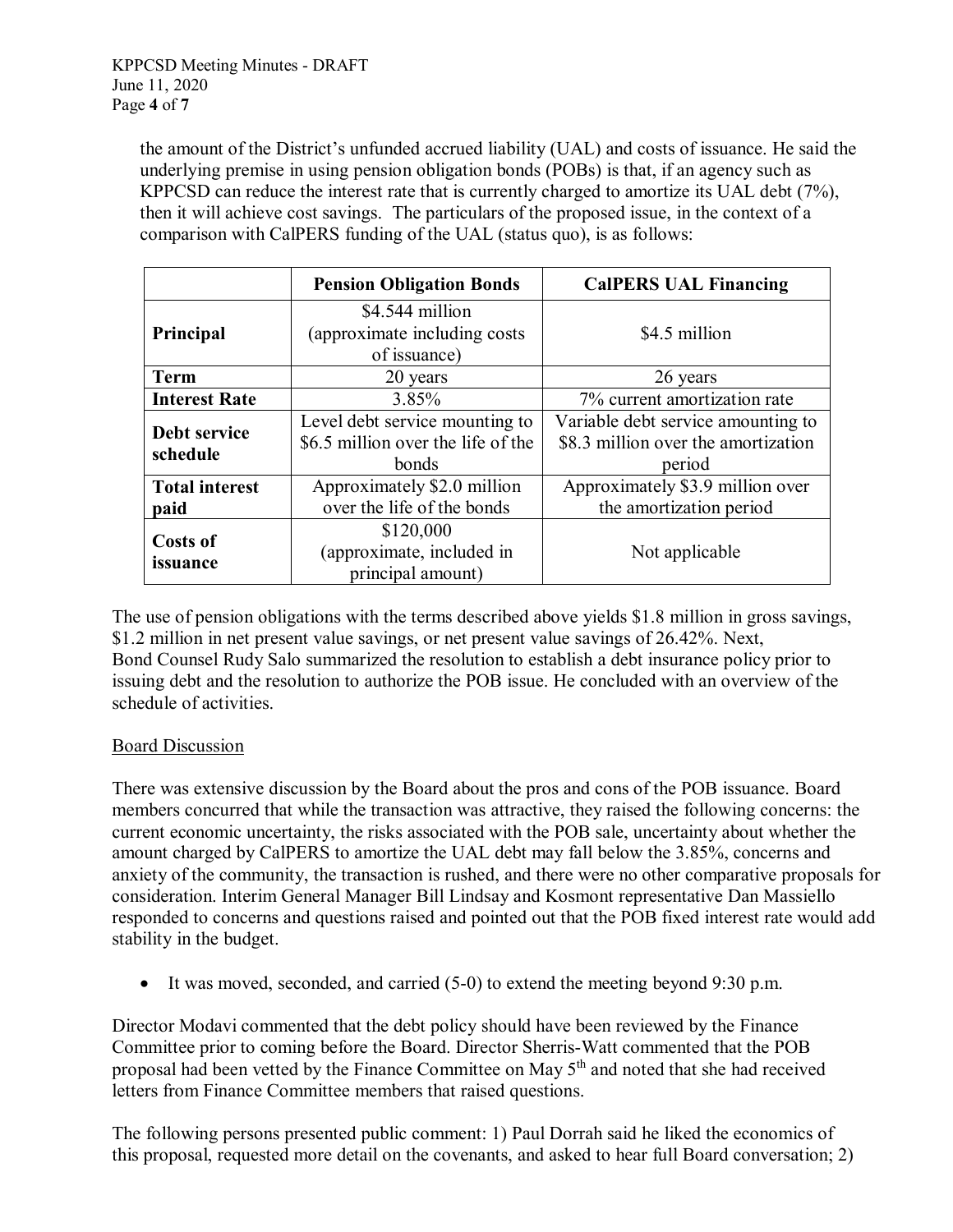KPPCSD Meeting Minutes - DRAFT June 11, 2020 Page **5** of **7**

S. Robert Diener commented that this proposal is a good deal; and 3) Mike Logan (Finance Committee) commented that the District would do well in going forward with the proposal.

- It was moved, seconded, and carried  $(5-0)$  to extend the meeting to 11:00 p.m.
- It was moved by Director Hacaj, seconded by Director Sherris-Watt, to adopt Resolution No. 2020-07 of the Board of Directors of the Kensington Police Protection and Community Services District establishing a Debt Issuance Policy for future obligations, carried (4-1) by the following roll call vote: AYES (Directors Sherris-Watt, Nottoli, Hacaj and Deppe); and NOES (Director Modavi).

**Resolution No 2020-07 -** Resolution Of The Board Of Directors Of The Kensington Police Protection And Community Services District, Establishing A Debt Issuance Policy For Future Obligations.

There was discussion about tabling this item until after the fiscal year budget is approved and having community input. Interim General Manager Bill Lindsay said this offer expires June18.

• It was moved by Director Hacaj, seconded by Director Modavi, to adopt Resolution 2020-08 of the Board of Directors of the Kensington Police Protection and Community Services District authorizing the issuance and sale of a bond in the principal amount not to exceed \$4,544,000 to refund certain pension obligations of the District, approving the form and authorizing the execution of a commitment letter and authorizing actions related thereto, carried (3-1-1) by the following roll call vote: AYES (Directors Sherris-Watt, Nottoli, Hacaj and Deppe); and NOES (Director Modavi); and ABSTAINED (Director Nottoli).

**Resolution No 2020-08 -** Resolution Of The Board Of Directors Of The Kensington Police Protection And Community Services District Authorizing The Issuance And Sale Of A Bond In The Principal Amount Not To Exceed \$4,544,000 To Refund Certain Pension Obligations Of The District, Approving The Form And Authorizing The Execution Of A Commitment Letter And Authorizing Actions Related Thereto.

## 5. **Review the Kensington Police Protection and Community Services District Proposed Fiscal Year 2020/21 Budget and Provide Direction to Staff**.

There was consensus of the Board to discuss and provide direction to staff on the proposed Fiscal Year 2020/21 Budget at the June 25<sup>th</sup> Regular Meeting.

− It was moved, seconded, and carried (5-0) to extend the meeting to 11:15 p.m.

## 6. **Discuss and Consider Adopting a Resolution Ordering the Even Year Board of Directors Election, Consolidation of Elections, and Specifications of the Election Order**. (Resolution)

Interim General Manager Lindsay reported that the terms of the KPPCSD Directors Sylvia Hacaj and Eileen Nottoli expire December 4, 2020. The District must order and call a General Election for these wards. The election will be consolidated with the Statewide General Election in Contra Costa County. The directors shall be elected for a four-year term commencing on January 1, 2021.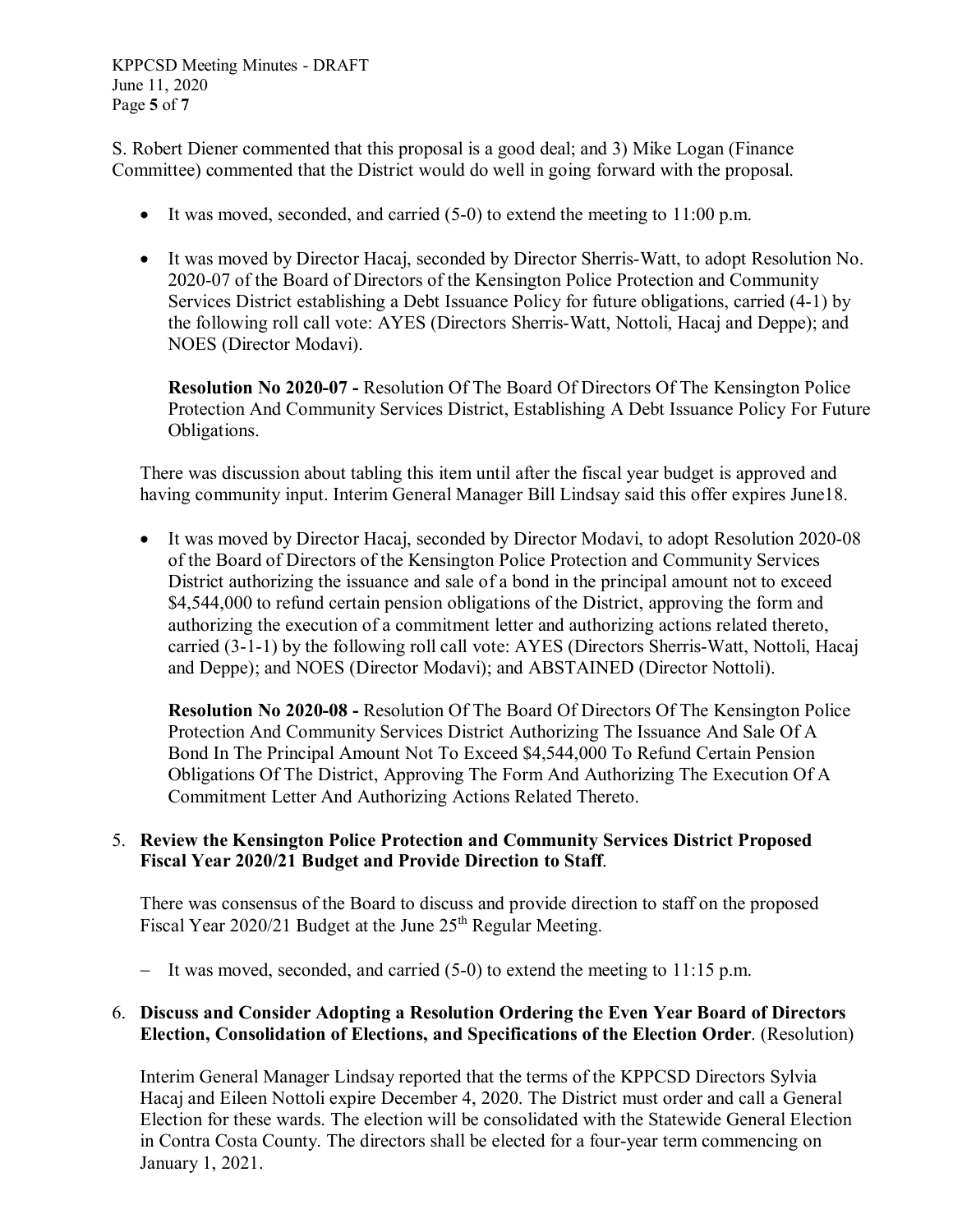- − The following person provided public comment: 1) A. Stephen Delk asked about the dates for the terms of office listed in the agenda report.
- It was moved by Director Modavi, seconded by Director Sherris-Watt, to adopt Resolution 2020-09 ordering the election of two Directors at the November 3, 2020 Statewide General Election, consolidation of elections with Contra Costa County, and specifications of the election order, carried (5-0) by the following roll call vote: AYES (Directors Modavi, Sherris-Watt, Nottoli, Hacaj and Deppe); and NOES (None).

**Resolution No 2020-09 -** A Resolution Of The Board Of Directors Of The Kensington Police Protection And Community Services District Ordering The Even Year Board Of Directors Election, Consolidation Of Elections, And Specifications Of The Election Order**.**

### 7. **Discuss and Consider Approval of a First Amendment to the Lease Agreement between Kensington Fire Protection District and Kensington Police Protection and Community Services District for Occupancy of Kensington Public Safety Building.**

Interim General Manager Lindsay presented background information on the lease agreement with the KPFD for occupancy of a portion of the Public Safety Building. The term of this lease was for 18 months, beginning January 1, 2019 and extending through June 30, 2020. The lease provided for payment of rent by KPPCSD to KPFD in the amount of \$3,050.25 per month (\$36,603 annually). The permitted use of the property by KPPCSD was for government administrative offices, including the functions of a police station. The KPFD Board has authorized an extension of the lease with KPPCSD through September 30, 2020, under largely the same terms and conditions as set forth in the current lease. The lease amendment provides that, on October 1, 2020, the lease term will be month-to-month until either party delivers thirty days' advance written notice of termination.

There was Board discussion about the 30-day notice of termination because it would not provide KPPCSD sufficient time for relocation. There was consensus for Interim General Manager to work with KFPD on a longer (i.e. 60 to 90 days) notice of termination provision.

- − The following persons provided public comment: 1) Larry Laurence Nagel (KFPD) said the Board already approved this lease extension and was not planning to consider it again; and 2) Julie Stein (KFPD) said the Board approved this lease in April .
- It was moved by Director Sherris-Watt, seconded by Director Deppe, to approve the First Amendment to the Lease Agreement between Kensington Fire Protection District and Kensington Police Protection and Community Services District for occupancy of Kensington Public Safety Building, carried (5-0) by the following roll call vote: AYES (Directors Modavi, Sherris-Watt, Nottoli, Hacaj and Deppe); and NOES (None).
- 8. **Discuss and Consider Approval of the Purchase from Advanced Systems Group (ASG) of Equipment and Necessary Services to Install the Audio-Visual System at the Renovated Community Center in the Amount Not to Exceed \$20,000.**